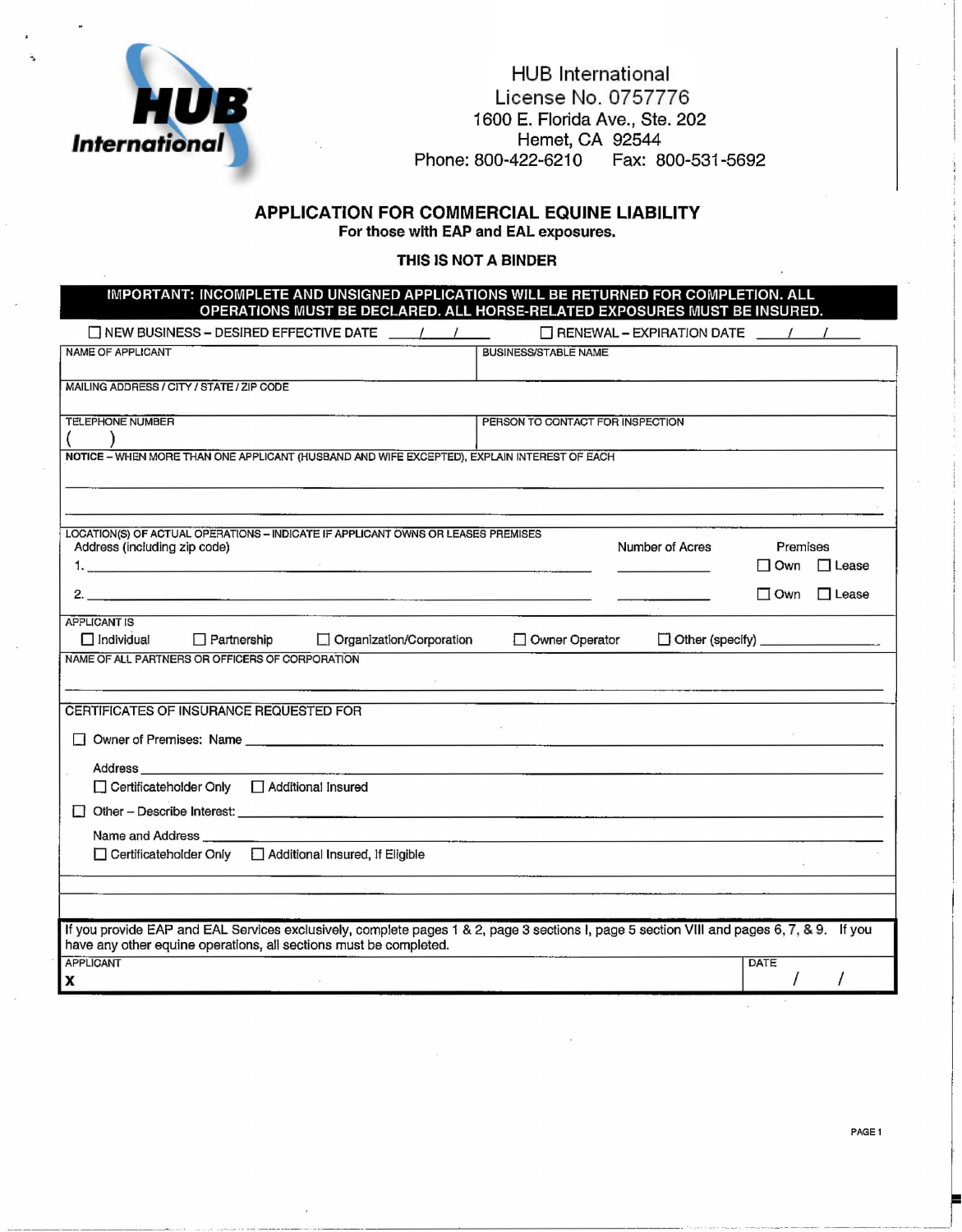| <b>GENERAL INFORMATION &amp; UNDERWRITING QUESTIONNAIRE</b><br><b>DESCRIBE ALL FARMING OR HORSE-RELATED OPERATIONS</b><br>1.                                                                                                                                                         |                                                                                                          |
|--------------------------------------------------------------------------------------------------------------------------------------------------------------------------------------------------------------------------------------------------------------------------------------|----------------------------------------------------------------------------------------------------------|
| NUMBER OF YEARS AT THIS LOCATION<br>2.                                                                                                                                                                                                                                               | NUMBER OF YEARS EXPERIENCE IN THESE OPERATIONS                                                           |
| IF LESS THAN FIVE (5) YEARS, GIVE BRIEF DESCRIPTION OF EXPERIENCE AND BACKGROUND IN HORSE BUSINESS<br>З.                                                                                                                                                                             |                                                                                                          |
| DO YOU HAVE EMPLOYEES?<br>4,<br>and Employer's Liability is not<br>$\Box$ No<br>∏ Yes<br>covered under this policy.<br>IS THIS YOUR PRINCIPAL OCCUPATION - IF NO, DESCRIBE OCCUPATION OR BUSINESS YOU ARE ENGAGED IN<br>5.<br>7Yes ΠNo                                               | Note: Workers' Compensation   PAYROLL FOR HORSE OPERATIONS<br>'S                                         |
| ARE THERE ANY BUSINESS ENTERPRISES OR PROFESSIONAL OFFICES ON ANY OF THE DESCRIBED PREMISES - IF YES, PLEASE EXPLAIN<br>6.<br>□ Yes □ No<br>DO YOU LEASE ANY PART OF THE LAND, BUILDINGS, STABLES, STALL SPACE, OPERATIONS TO OTHERS - IF YES, PLEASE EXPLAIN<br>7.<br>∏ No<br>Yes : |                                                                                                          |
| IS THERE 24-HOUR SUPERVISION OF THE FACILITY - IF YES, PLEASE DESCRIBE<br>8.<br>∣∣No<br>Yes                                                                                                                                                                                          |                                                                                                          |
| ARE ALL PASTURES TOTALLY FENCED - DESCRIBE TYPE OF ALL FENCING<br>9.<br><b>Yes</b><br>ΠNo                                                                                                                                                                                            |                                                                                                          |
| DESCRIBE CONDITION<br>10.<br>$\Box$ Poor<br><b>Excellent</b><br>$\Box$ Good<br>∣ Fair                                                                                                                                                                                                | HOW OFTEN IS FENCING CHECKED                                                                             |
| WHO IS RESPONSIBLE FOR FENCE REPAIR<br>11.<br>∐ Owner<br>∐ Lessee                                                                                                                                                                                                                    | RIDING FACILITIES<br>$\square$ Indoor<br>$\Box$ Outdoor<br>$\Box$ Open Fields<br>$\Box$ Trails<br>Arena: |
| DO YOU HAVE OPERABLE FIRE EXTINGUISHERS VISIBLE AND READILY ACCESSIBLE IN<br>12.<br>I⊟ Yes<br>⊟ No<br>YOUR STABLES                                                                                                                                                                   | IN OTHER OUTBUILDINGS/BARNS<br>$\Box$ No<br>∏ Yes                                                        |
| DO YOU OBTAIN A RELEASE SIGNED BY BOARDERS AND STUDENTS RELIEVING YOU OF CLAIMS FOR BI & PD - IF YES, PLEASE ATTACH A COPY TO THIS APPLICATION<br>13.<br>□ Yes<br>$\square$ No                                                                                                       |                                                                                                          |
| <b>DO YOU POST RULES</b><br>DO YOU POST WARNING SIGNS<br>14.<br>$\Box$ Yes<br>$\square$ No<br>$\Box$ Yes<br>$\square$ No                                                                                                                                                             | DESCRIBE ANY SAFETY PROGRAM OR ATTACH INFORMATION                                                        |
| DO YOU OWN MAINTAIN DOGS ON THE DESCRIBED PREMISES - IF YES, HOW MANY<br>15.<br>$\Box$ Yes<br>$\square$ No                                                                                                                                                                           | <b>WHAT BREED</b>                                                                                        |
| HAS ANY DOG BITTEN OR CAUSED INJURY TO ANYONE - IF YES, PROVIDE DETAILS<br>16.<br>$\square$ No<br>$\Box$ Yes                                                                                                                                                                         |                                                                                                          |
| DO YOU OWN/MAINTAIN ANY OTHER ANIMALS, OSTRICHES, EMUS, ETC. - IF YES, HOW MANY WHAT TYPE<br>17.<br>$\Box$ Yes<br>$\square$ No                                                                                                                                                       |                                                                                                          |
| IS THERE A SWIMMING POOL ON THE PROPERTY<br>18.                                                                                                                                                                                                                                      | IF YES, IS IT RESTRICTED TO PRIVATE USE                                                                  |
| $\Box$ Yes<br>$\square$ No<br>IS HUNTING/FISHING PERMITTED ON THE PROPERTY - IF YES, PLEASE EXPLAIN<br>19.                                                                                                                                                                           | $\Box$ Yes<br>$\Box$ No                                                                                  |
| ∏ No<br>$\Box$ Yes                                                                                                                                                                                                                                                                   |                                                                                                          |
| DO YOU OPERATE A BED AND BREAKFAST - IF YES, PLEASE DESCRIBE                                                                                                                                                                                                                         |                                                                                                          |
| 20.<br>∃ Yes<br>$\square$ No                                                                                                                                                                                                                                                         |                                                                                                          |

ł.

 $\bar{z}$ 

 $\mathbf{r}$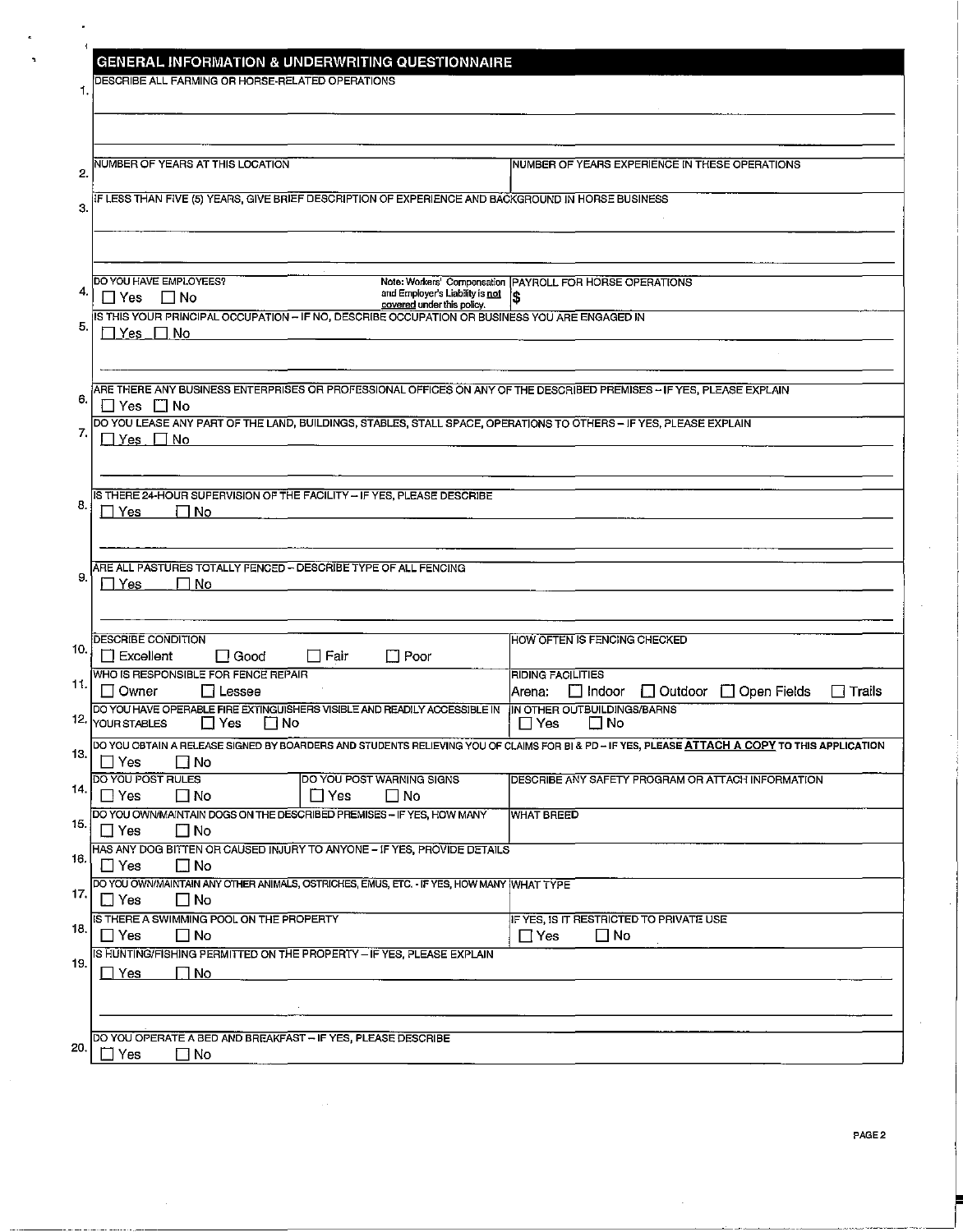| Horses Owned/Leased/Used by Insured:                                                                                                                                                                                                                                                                                                                       |                                          | Number                                              |                                                   | Horses Non-Owned by Insured:                                                  |                                                                         | Number |
|------------------------------------------------------------------------------------------------------------------------------------------------------------------------------------------------------------------------------------------------------------------------------------------------------------------------------------------------------------|------------------------------------------|-----------------------------------------------------|---------------------------------------------------|-------------------------------------------------------------------------------|-------------------------------------------------------------------------|--------|
|                                                                                                                                                                                                                                                                                                                                                            |                                          |                                                     |                                                   |                                                                               |                                                                         |        |
| b. Boarded horses used for instruction to others                                                                                                                                                                                                                                                                                                           |                                          |                                                     |                                                   |                                                                               |                                                                         |        |
|                                                                                                                                                                                                                                                                                                                                                            |                                          |                                                     |                                                   |                                                                               |                                                                         |        |
| З.                                                                                                                                                                                                                                                                                                                                                         |                                          |                                                     |                                                   |                                                                               |                                                                         |        |
| 4.                                                                                                                                                                                                                                                                                                                                                         |                                          |                                                     |                                                   |                                                                               | 4. Breeding (Mares ________, Stallions ________)__________              |        |
| 5.                                                                                                                                                                                                                                                                                                                                                         |                                          |                                                     |                                                   |                                                                               |                                                                         |        |
| 6.                                                                                                                                                                                                                                                                                                                                                         |                                          |                                                     | 6.                                                |                                                                               |                                                                         |        |
|                                                                                                                                                                                                                                                                                                                                                            |                                          |                                                     |                                                   |                                                                               |                                                                         |        |
|                                                                                                                                                                                                                                                                                                                                                            |                                          |                                                     |                                                   |                                                                               |                                                                         |        |
|                                                                                                                                                                                                                                                                                                                                                            |                                          |                                                     |                                                   |                                                                               |                                                                         |        |
| All Owned Horses Must be Declared                                                                                                                                                                                                                                                                                                                          |                                          |                                                     |                                                   |                                                                               | Total (Lines 1-8) ________                                              |        |
|                                                                                                                                                                                                                                                                                                                                                            | Total (Lines 1-8)                        | <u> 1999 - Jan Store, amerikansk politiker</u>      |                                                   |                                                                               |                                                                         |        |
|                                                                                                                                                                                                                                                                                                                                                            |                                          |                                                     |                                                   | 10. What is the maximum number of horses, owned and                           |                                                                         |        |
|                                                                                                                                                                                                                                                                                                                                                            |                                          |                                                     |                                                   |                                                                               |                                                                         |        |
| SECTION II. HORSES NON-OWNED BOARDING, BREEDING, TRAINING, RACING                                                                                                                                                                                                                                                                                          |                                          |                                                     |                                                   |                                                                               | CHECK IF NO EXPOSURE AND INITIAL                                        |        |
| TOTAL NUMBER OF STALLS                                                                                                                                                                                                                                                                                                                                     | MAXIMUM NUMBER BOARDED                   | <b>PASTURED</b>                                     |                                                   | <b>MONTHLY BOARDING RATE</b>                                                  | <b>ANNUAL GROSS</b>                                                     |        |
|                                                                                                                                                                                                                                                                                                                                                            |                                          |                                                     |                                                   | <b>MONTHLY TRAINING RATE</b>                                                  | <b>ANNUAL GROSS</b>                                                     |        |
|                                                                                                                                                                                                                                                                                                                                                            |                                          |                                                     |                                                   |                                                                               |                                                                         |        |
|                                                                                                                                                                                                                                                                                                                                                            |                                          |                                                     |                                                   |                                                                               | S                                                                       |        |
|                                                                                                                                                                                                                                                                                                                                                            | <b>BREED</b>                             |                                                     |                                                   |                                                                               | MAXIMUM NUMBER OF OUTSIDE MARES   ARE MARES KEPT ON PREMISE TIL FOALING |        |
|                                                                                                                                                                                                                                                                                                                                                            | HOW MANY DO YOU TRAIN FOR OTHERS PAYROLL |                                                     |                                                   |                                                                               | WHAT STATES DO YOU RACE IN                                              |        |
|                                                                                                                                                                                                                                                                                                                                                            |                                          |                                                     |                                                   |                                                                               |                                                                         |        |
|                                                                                                                                                                                                                                                                                                                                                            |                                          |                                                     |                                                   |                                                                               |                                                                         |        |
| ΠNo                                                                                                                                                                                                                                                                                                                                                        |                                          |                                                     |                                                   |                                                                               |                                                                         |        |
| TRAINING PLEASURE & SHOW: MAXIMUM NUMBER OF NON-OWNED HORSES IN TRAINING<br><b>BREEDING: NUMBER OF NON-OWNED</b><br><b>STALLIONS</b><br>RACE HORSES: WHAT BREEDS<br>ARE YOU ACTIVELY INVOLVED IN THE RACING/TRAINING OF YOUR OWN RACE HORSES<br>$\Box$ Yes<br>SECTION III. EQUESTRIAN SCHOOLS - RIDING INSTRUCTION - CLINICS<br>IS INSTRUCTION PROVIDED BY |                                          | If an independent                                   |                                                   | ARE YOU A CERTIFIED INSTRUCTOR                                                | CHECK IF NO EXPOSURE AND INITIAL                                        |        |
| $\Box$ You<br>$\Box$ An Independent Instructor                                                                                                                                                                                                                                                                                                             |                                          | Instructor/trainer is used,<br>complete Section IV. | Yes                                               | $\Box$ No                                                                     |                                                                         |        |
| DESCRIBE TYPE OF SAFETY GEAR REQUIRED                                                                                                                                                                                                                                                                                                                      |                                          |                                                     |                                                   |                                                                               |                                                                         |        |
|                                                                                                                                                                                                                                                                                                                                                            |                                          | $\cdot$<br><b>GROSS ANNUAL RECEIPTS</b>             | NON-PROFIT                                        |                                                                               | NUMBER OF HORSES AVAILABLE FOR HANDICAPPED                              |        |
| DO YOU PROVIDE RIDING FOR THE HANDICAPPED<br>Yes<br>– I No                                                                                                                                                                                                                                                                                                 | \$                                       |                                                     | $\Box$ Yes $\Box$                                 | ∐ No                                                                          |                                                                         |        |
| RATIO OF INSTRUCTORS TO STUDENTS                                                                                                                                                                                                                                                                                                                           |                                          | <b>ARE SIDEWALKERS USED</b>                         |                                                   | <b>VOLUNTEER COVERAGE REQUESTED</b><br>⊡ No                                   |                                                                         |        |
|                                                                                                                                                                                                                                                                                                                                                            |                                          |                                                     | $\Box$ Yes<br>MAXIMUM NUMBER USED AT ANY ONE TIME |                                                                               | GROSS ANNUAL RECEIPTS                                                   |        |
|                                                                                                                                                                                                                                                                                                                                                            |                                          |                                                     | IF SO, INDICATE THE LEVEL OF THE RIDER AND AGE    | 1\$                                                                           |                                                                         |        |
| MAXIMUM NUMBER OF SCHOOL HORSES AVAILABLE<br>ARE STALLIONS USED FOR INSTRUCTION<br>1 No<br>_l Yes                                                                                                                                                                                                                                                          |                                          |                                                     |                                                   |                                                                               |                                                                         |        |
| DO YOU GIVE INSTRUCTION TO STUDENTS ON<br>l I Yes<br>THEIR OWN HORSES                                                                                                                                                                                                                                                                                      | ∐ No                                     |                                                     |                                                   | IF SO, ADVISE AVERAGE NUMBER OF LESSONS PER WEEK ANNUAL GROSS RECEIPTS<br> \$ |                                                                         |        |

 $\mathbf{v}$ 

 $\frac{2}{3}$ 

ĝ.

 $\frac{1}{2}$  $\cdot$ 

PAGE 3

-------------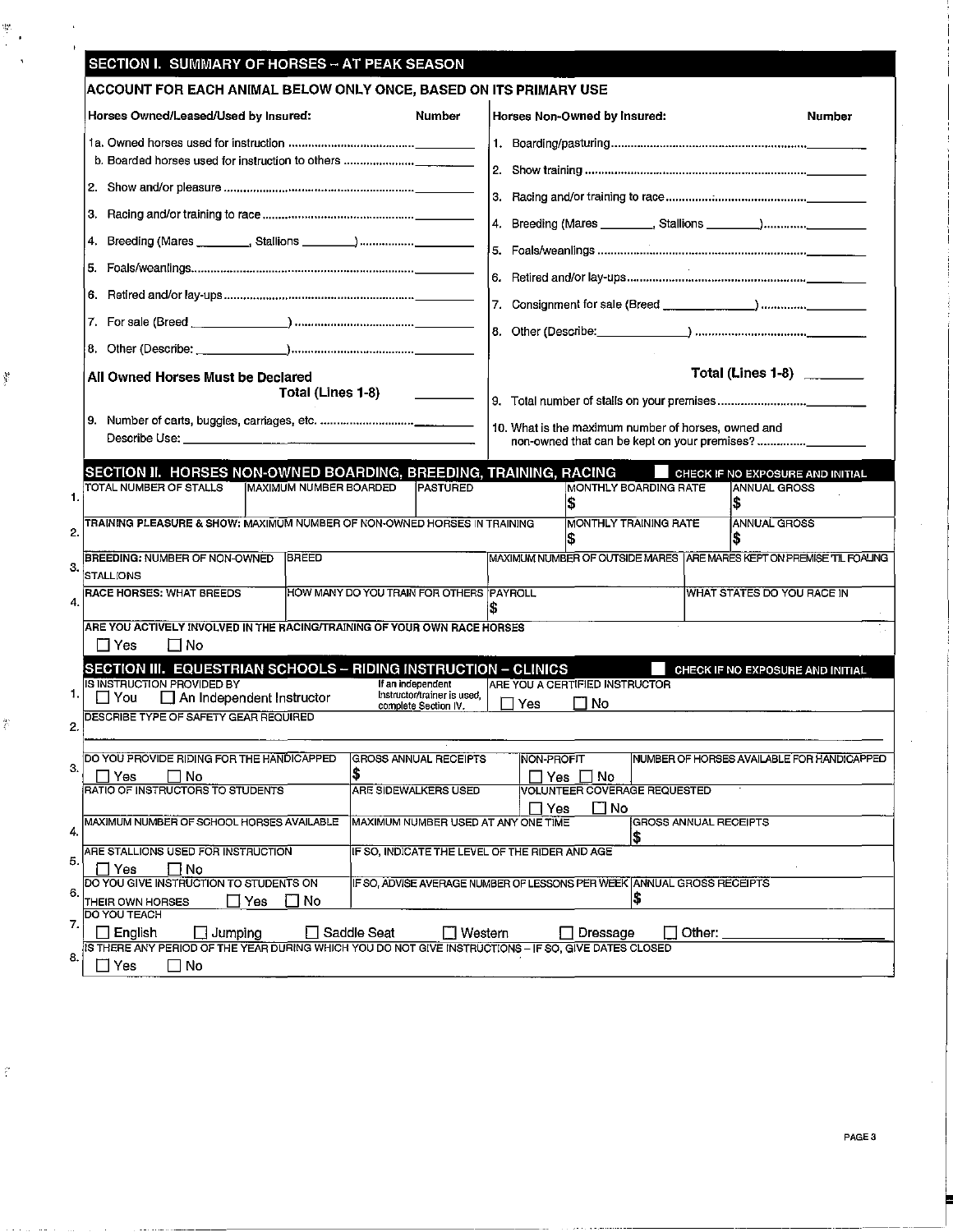|                                                                                                                                                                                                                                                                                                                                                                                   | DO YOU ATTEND OFF-PREMISES SHOWS WITH YOUR STUDENTS | Injuries to horses and                         | HOW MANY TIMES PER YEAR               |                                            | CHECK IF NO EXPOSURE AND INITIAL<br><b>GROSS RECEIPTS</b> |                                               |
|-----------------------------------------------------------------------------------------------------------------------------------------------------------------------------------------------------------------------------------------------------------------------------------------------------------------------------------------------------------------------------------|-----------------------------------------------------|------------------------------------------------|---------------------------------------|--------------------------------------------|-----------------------------------------------------------|-----------------------------------------------|
| 7 No<br>Yes                                                                                                                                                                                                                                                                                                                                                                       |                                                     | students being transported<br>are not covered. |                                       |                                            |                                                           |                                               |
| DO YOU HOLD CLINICS FOR NON-STUDENTS                                                                                                                                                                                                                                                                                                                                              | <b>HOW MANY DAYS</b>                                |                                                | <b>AVERAGE ATTENDANCE</b>             |                                            | <b>RECEIPTS EARNED</b>                                    |                                               |
| ∣ No<br>Yes                                                                                                                                                                                                                                                                                                                                                                       |                                                     |                                                |                                       |                                            |                                                           |                                               |
| DO YOU OPERATE A DAY CAMP                                                                                                                                                                                                                                                                                                                                                         | <b>OVERNIGHT CAMP</b>                               |                                                | DO YOU PROVIDE FOOD                   |                                            |                                                           | GROSS RECEIPTS FOR CAMP                       |
| $\square$ No<br>– I Yes                                                                                                                                                                                                                                                                                                                                                           | $\Box$ Yes<br>⊟ No                                  |                                                | $\Box$ Yes                            | ∏ No                                       | Ι\$                                                       |                                               |
| DESCRIBE ALL ACTIVITIES OFFERED AT CAMPS OTHER THAN RIDING INSTRUCTIONS                                                                                                                                                                                                                                                                                                           |                                                     |                                                |                                       |                                            |                                                           |                                               |
|                                                                                                                                                                                                                                                                                                                                                                                   |                                                     |                                                |                                       |                                            |                                                           |                                               |
|                                                                                                                                                                                                                                                                                                                                                                                   |                                                     |                                                |                                       |                                            |                                                           |                                               |
|                                                                                                                                                                                                                                                                                                                                                                                   |                                                     |                                                |                                       |                                            |                                                           |                                               |
| <b>SECTION IV. INDEPENDENT INSTRUCTORS / TRAINERS</b>                                                                                                                                                                                                                                                                                                                             |                                                     |                                                |                                       |                                            | CHECK IF NO EXPOSURE AND INITIAL                          |                                               |
| DO INDEPENDENT TRAINERS OR INSTRUCTORS OPERATE ON YOUR PREMISES - IF SO, HOW MANY                                                                                                                                                                                                                                                                                                 |                                                     |                                                |                                       | DO THEY CARRY THEIR OWN INSURANCE++        |                                                           |                                               |
| No<br>LΊ<br>Yes                                                                                                                                                                                                                                                                                                                                                                   |                                                     |                                                |                                       | ∏ Yes<br>∩ No                              |                                                           |                                               |
| ++ If so, we will require a copy of a Certificate of Insurance for each insured for coverage with limits equal to those you carry.                                                                                                                                                                                                                                                |                                                     |                                                |                                       |                                            |                                                           |                                               |
| We will also require that they name you as an additional insured under their policy. If the independent instructors or trainers                                                                                                                                                                                                                                                   |                                                     |                                                |                                       |                                            |                                                           |                                               |
| DO NOT carry their own insurance, they will be added as an insured for an additional charge if eligible. Coverage is limited to<br>on-premises only and to off-premise shows with horses and/or riders in training.                                                                                                                                                               |                                                     |                                                |                                       |                                            |                                                           |                                               |
| PROVIDE NAMES OF INDEPENDENT INSTRUCTORS OR TRAINERS AND ADDRESSES (MUST BE 18 YEARS OF AGE OR OLDER)                                                                                                                                                                                                                                                                             |                                                     |                                                |                                       |                                            |                                                           |                                               |
|                                                                                                                                                                                                                                                                                                                                                                                   |                                                     |                                                |                                       |                                            |                                                           |                                               |
|                                                                                                                                                                                                                                                                                                                                                                                   |                                                     |                                                |                                       |                                            |                                                           |                                               |
|                                                                                                                                                                                                                                                                                                                                                                                   |                                                     |                                                |                                       |                                            |                                                           |                                               |
| INDEPENDENTS COVERED ON THIS POLICY MUST USE A RELEASE. ATTACH COPY(IES).                                                                                                                                                                                                                                                                                                         |                                                     |                                                |                                       |                                            |                                                           |                                               |
| HOW MANY HORSES ARE PROVIDED FOR LESSONS BY                                                                                                                                                                                                                                                                                                                                       | <b>GROSS RECEIPTS</b>                               |                                                |                                       | GROSS RECEIPTS FOR INSTRUCTION TO STUDENTS |                                                           |                                               |
| INDEPENDENT INSTRUCTORS                                                                                                                                                                                                                                                                                                                                                           |                                                     |                                                |                                       | ON THEIR OWN HORSES                        | S                                                         |                                               |
| HOW MANY OF YOUR BOARDED HORSES ARE BEING TRAINED BY INDEPENDENT TRAINERS                                                                                                                                                                                                                                                                                                         |                                                     |                                                |                                       | OR TRAINED UNDER YOUR NAME                 |                                                           |                                               |
|                                                                                                                                                                                                                                                                                                                                                                                   |                                                     |                                                |                                       |                                            |                                                           |                                               |
| SECTION V. PONY RIDES / SADDLE ANIMALS FOR HIRE / HOURLY OR DAILY RENTALS / FIGHECK IF NO EXPOSURE AND INITIAL                                                                                                                                                                                                                                                                    |                                                     |                                                |                                       |                                            |                                                           |                                               |
| <b>TRAIL RIDES / LEASING / PACK TRIPS</b>                                                                                                                                                                                                                                                                                                                                         |                                                     |                                                |                                       |                                            |                                                           |                                               |
| NUMBER OF ANIMALS AVAILABLE FOR                                                                                                                                                                                                                                                                                                                                                   | GROSS RECEIPTS FOR RENTALS                          |                                                | <b>GROSS RECEIPTS FOR TRAIL RIDES</b> |                                            | DO YOU CONDUCT PACK TRIPS                                 |                                               |
|                                                                                                                                                                                                                                                                                                                                                                                   |                                                     |                                                |                                       |                                            | Yes                                                       | No                                            |
|                                                                                                                                                                                                                                                                                                                                                                                   |                                                     |                                                |                                       |                                            |                                                           |                                               |
| RENTAL OR TRAIL RIDES<br>PONY RIDES/PARTIES: NUMBER OF PONIES                                                                                                                                                                                                                                                                                                                     | <b>GROSS RECEIPTS</b>                               |                                                | DO YOU USE SIDEWALKERS                |                                            |                                                           |                                               |
|                                                                                                                                                                                                                                                                                                                                                                                   |                                                     | Π Yes                                          | l INo                                 |                                            |                                                           |                                               |
| DO YOU RENT OR LEASE HORSES OR PONIES TO CAMPS/RESORTS OR INDIVIDUALS - IF SO, HOW MANY -- PLEASE EXPLAIN                                                                                                                                                                                                                                                                         |                                                     |                                                |                                       |                                            |                                                           |                                               |
| $\Box$ No<br>∐ Yes                                                                                                                                                                                                                                                                                                                                                                |                                                     |                                                |                                       |                                            |                                                           |                                               |
|                                                                                                                                                                                                                                                                                                                                                                                   |                                                     |                                                |                                       |                                            |                                                           |                                               |
|                                                                                                                                                                                                                                                                                                                                                                                   | <b>WHAT BREEDS</b>                                  |                                                | HOW MANY PER YEAR                     |                                            | CHECK IF NO EXPOSURE AND INITIAL<br>GROSS ANNUAL RECEIPTS |                                               |
| Yes                                                                                                                                                                                                                                                                                                                                                                               |                                                     |                                                |                                       |                                            |                                                           |                                               |
| l INo                                                                                                                                                                                                                                                                                                                                                                             | IF YES                                              |                                                |                                       | <b>DO YOU SELL FROM YOUR OWN PREMISES</b>  |                                                           |                                               |
|                                                                                                                                                                                                                                                                                                                                                                                   |                                                     |                                                |                                       |                                            |                                                           |                                               |
| $\Box$ No<br>$\Box$ Yes                                                                                                                                                                                                                                                                                                                                                           | $\Box$ In arena $\Box$ In open field                |                                                | $\Box$ Yes $\Box$ No                  |                                            |                                                           |                                               |
|                                                                                                                                                                                                                                                                                                                                                                                   |                                                     |                                                |                                       |                                            |                                                           |                                               |
|                                                                                                                                                                                                                                                                                                                                                                                   |                                                     |                                                |                                       |                                            |                                                           |                                               |
|                                                                                                                                                                                                                                                                                                                                                                                   |                                                     | <b>GROSS RECEIPTS</b><br>Liquor liability not  |                                       |                                            |                                                           |                                               |
| $\Box$ No<br>Yes                                                                                                                                                                                                                                                                                                                                                                  | covered.                                            | \$<br><b>GROSS RECEIPTS</b>                    |                                       |                                            |                                                           |                                               |
|                                                                                                                                                                                                                                                                                                                                                                                   |                                                     | IS.                                            |                                       |                                            |                                                           |                                               |
| ⊟ No<br>Yes                                                                                                                                                                                                                                                                                                                                                                       | Used<br>$\Box$ New                                  | <b>GROSS RECEIPTS</b>                          |                                       |                                            |                                                           |                                               |
| No<br>Yes                                                                                                                                                                                                                                                                                                                                                                         |                                                     | IS.                                            |                                       |                                            |                                                           |                                               |
|                                                                                                                                                                                                                                                                                                                                                                                   |                                                     |                                                |                                       |                                            |                                                           |                                               |
| No<br>Yes                                                                                                                                                                                                                                                                                                                                                                         |                                                     |                                                |                                       |                                            |                                                           |                                               |
| SECTION VI. SALES - HORSE, FOOD, CLOTHING, TACK, FEED, HORSESHOEING<br>DO YOU SELL HORSES<br>IS BUYER ALLOWED TO TEST RIDE<br>EXPLAIN ANY OTHER METHOD OF SALES<br>DO YOU SELL FOOD OR HAVE A SNACK BAR<br>DO YOU SELL TACK AND/OR CLOTHING - IF YES, USED OR NEW<br>DO YOU SELL HAY OR FEED<br>DO YOU MIX FEED FOR SALE/CONSUMPTION<br>DO YOU REPAIR RIDING EQUIPMENT FOR OTHERS |                                                     |                                                |                                       |                                            |                                                           |                                               |
| ∐ No<br>Yes                                                                                                                                                                                                                                                                                                                                                                       |                                                     |                                                |                                       |                                            |                                                           |                                               |
| DO YOU PERFORM ANY TYPE OF FARRIER SERVICES                                                                                                                                                                                                                                                                                                                                       |                                                     | Injury to horse                                | ARE SERVICES ON PREMISE ONLY          |                                            | <b>GROSS RECEIPTS</b>                                     | If on premises only.                          |
| ⊟ No<br>Yes                                                                                                                                                                                                                                                                                                                                                                       |                                                     | not covered.<br>∐ Yes                          | No                                    | \$                                         |                                                           | this coverage can be<br>added to this policy. |

 $\bar{\beta}$ 

 $\frac{1}{2}$  ,

 $\frac{1}{2}$ 

 $\frac{d^2}{2}$ 

 $\left\vert \cdot \right\rangle$ 

 $\ddot{\phantom{1}}$ 

 $\ddot{\phantom{a}}$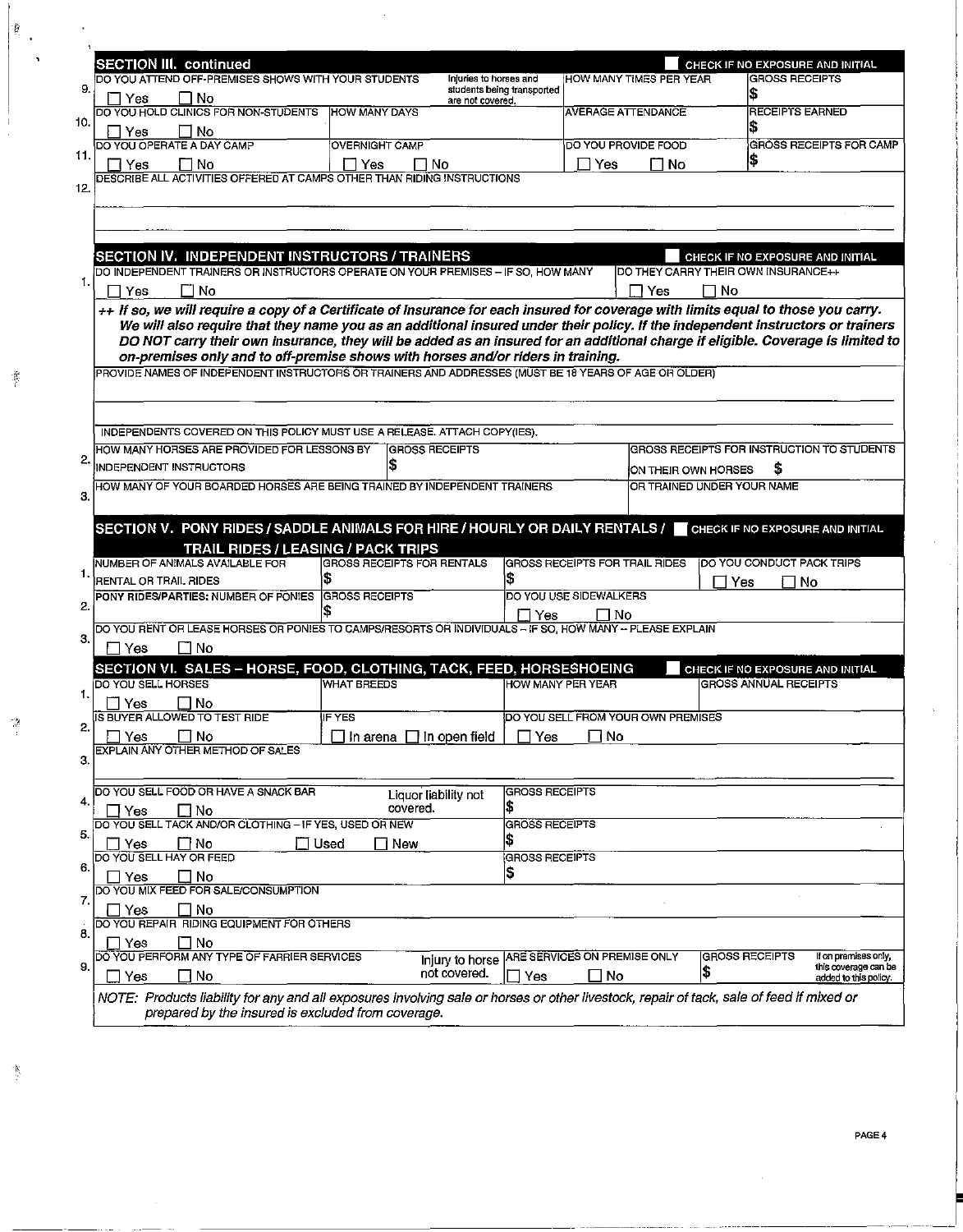|                                                       | SECTION VII. RIDES, HORSE SHOWS AND MISCELLANEOUS ACTIVITIES                                                                                                                                                                                             |                       |                  |   |                                                      |                        | CHECK IF NO EXPOSURE AND INITIAL  |                                      |  |
|-------------------------------------------------------|----------------------------------------------------------------------------------------------------------------------------------------------------------------------------------------------------------------------------------------------------------|-----------------------|------------------|---|------------------------------------------------------|------------------------|-----------------------------------|--------------------------------------|--|
| <b>RIDES</b>                                          | <b>NUMBER OF</b>                                                                                                                                                                                                                                         | <b>GROSS</b>          | <b>NUMBER OF</b> |   | <b>NUMBER OF</b>                                     | <b>NUMBER OF</b>       | <b>NUMBER OF</b>                  | ON OR OFF                            |  |
| $\Box$ HAY<br><b>SLEIGH</b>                           | <b>PASSENGERS</b>                                                                                                                                                                                                                                        | <b>RECEIPTS</b>       | <b>WAGONS</b>    |   | <b>HORSES</b>                                        | <b>MOTOR VEH</b>       | TRIPS                             | <b>PREMISES</b>                      |  |
| CARRIAGE                                              |                                                                                                                                                                                                                                                          | \$                    |                  |   |                                                      |                        |                                   |                                      |  |
| <b>SHOWS</b>                                          | DO YOU MANAGE ANY SHOWS OPEN TO BOARDERS OR NON-STUDENTS  ARE THESE SHOWS RECOGNIZED BY THE AMERICAN HORSE SHOW ASSOC.                                                                                                                                   |                       |                  |   |                                                      |                        |                                   |                                      |  |
| Independent vendors                                   | ΠNo<br>$\Box$ Yes                                                                                                                                                                                                                                        |                       |                  |   | コ Yes                                                | ∃ No                   |                                   |                                      |  |
| are not covered.                                      | <b>NUMBER OF</b>                                                                                                                                                                                                                                         | <b>GROSS RECEIPTS</b> |                  |   | <b>MAXIMUM NUMBER OF</b>                             | <b>TOTAL NUMBER OF</b> |                                   | <b>SHOW DATES</b>                    |  |
| <b>ISHOWS</b>                                         | <b>PARTICIPANTS</b>                                                                                                                                                                                                                                      | (ALL SHOWS)           |                  |   | <b>SPECTATORS PER DAY</b>                            | <b>SHOW DAYS</b>       |                                   |                                      |  |
| <b>ON PREMISES</b>                                    |                                                                                                                                                                                                                                                          |                       |                  |   |                                                      |                        |                                   |                                      |  |
| <b>RODEOS</b>                                         |                                                                                                                                                                                                                                                          | S                     |                  |   |                                                      |                        |                                   |                                      |  |
| <b>ON PREMISES</b>                                    |                                                                                                                                                                                                                                                          | \$                    |                  |   |                                                      |                        |                                   |                                      |  |
|                                                       | DO YOU SECURE RELEASES FROM ALL ENTRANTS - ATTACH SAMPLE                                                                                                                                                                                                 |                       |                  |   | DOES NUMBER OF SPECTATORS EVER EXCEED 500 PER DAY    |                        |                                   |                                      |  |
| 3.<br>Yes                                             | □ No                                                                                                                                                                                                                                                     |                       |                  |   | $\sqcap$ Yes<br>$\Box$ No                            |                        |                                   |                                      |  |
|                                                       | DO YOU HAVE BLEACHERS OR GRANDSTANDS                                                                                                                                                                                                                     | CONSTRUCTION          |                  |   | YEAR BUILT                                           |                        | SEATING CAPACITY - NUMBER         |                                      |  |
| $\Box$ No<br>Yes<br>DO YOU MANAGE ANY HUNTS OR RACING |                                                                                                                                                                                                                                                          | IF YES, WHAT TYPE     |                  |   | DO YOU OWNUSE/LEASE ANY HOUNDS FOR HUNTS             |                        |                                   |                                      |  |
| 5. EVENTS                                             |                                                                                                                                                                                                                                                          |                       |                  |   | $\Box$ Yes<br>$\Box$ No                              |                        | <b>HOW MANY HOUNDS</b>            |                                      |  |
| $\Box$ Yes<br>$\Box$ No                               |                                                                                                                                                                                                                                                          |                       |                  |   |                                                      |                        |                                   |                                      |  |
|                                                       | IF RODEOS ON PREMISE, DESCRIBE TYPE OF EVENTS                                                                                                                                                                                                            |                       |                  |   |                                                      |                        |                                   |                                      |  |
|                                                       | DO YOU ALLOW NON-BOARDERS TO USE YOUR FACILITIES. IF YES, PLEASE EXPLAIN.                                                                                                                                                                                |                       |                  |   |                                                      |                        |                                   |                                      |  |
| Yes                                                   | No                                                                                                                                                                                                                                                       |                       |                  |   |                                                      |                        |                                   |                                      |  |
|                                                       | ALL OPERATIONS MUST BE DECLARED - DESCRIBE FULLY ANY OTHER EVENTS OR OPERATIONS NOT ALREADY MENTIONED IN THIS APPLICATION                                                                                                                                |                       |                  |   |                                                      |                        |                                   |                                      |  |
|                                                       |                                                                                                                                                                                                                                                          |                       |                  |   |                                                      |                        |                                   |                                      |  |
|                                                       | NOTE: Coverage is not provided for injury to participants in horse races, rodeos, rodeo-type events, hunts, vaulting, and polo                                                                                                                           |                       |                  |   |                                                      |                        |                                   |                                      |  |
| matches/practice.                                     |                                                                                                                                                                                                                                                          |                       |                  |   |                                                      |                        |                                   |                                      |  |
|                                                       | SECTION VIII. PREVIOUS 3 YEARS CARRIER INFORMATION REQUIRED (IF NO PREVIOUS CARRIER, STATE NONE)                                                                                                                                                         |                       |                  |   |                                                      |                        |                                   |                                      |  |
|                                                       | COMPANY AND THE                                                                                                                                                                                                                                          | <b>POLICY</b>         |                  |   | <b>POLICY AND RESIDENT</b><br>NUMBER PERIODE PREMIUM |                        | <b>NUMBER OF</b><br><b>CLAIMS</b> | <b>LOSSES AND</b><br><b>RESERVES</b> |  |
|                                                       |                                                                                                                                                                                                                                                          |                       |                  |   |                                                      |                        |                                   |                                      |  |
|                                                       |                                                                                                                                                                                                                                                          |                       |                  |   |                                                      |                        |                                   |                                      |  |
|                                                       |                                                                                                                                                                                                                                                          |                       |                  |   |                                                      |                        |                                   |                                      |  |
|                                                       |                                                                                                                                                                                                                                                          |                       |                  |   |                                                      |                        |                                   |                                      |  |
|                                                       |                                                                                                                                                                                                                                                          |                       |                  |   |                                                      |                        |                                   |                                      |  |
|                                                       | HAVE YOU HAD ANY LOSSES IN THE PAST FIVE (5) YEARS – IF YES, GIVE APPROXIMATE DATES AND EXPLANATIONS INCLUDING PAYMENTS MADE                                                                                                                             |                       |                  |   |                                                      |                        |                                   |                                      |  |
| ΠNo<br>Yes                                            |                                                                                                                                                                                                                                                          |                       |                  |   |                                                      |                        |                                   |                                      |  |
|                                                       |                                                                                                                                                                                                                                                          |                       |                  |   |                                                      |                        |                                   |                                      |  |
|                                                       |                                                                                                                                                                                                                                                          |                       |                  |   |                                                      |                        |                                   |                                      |  |
| Yes                                                   | HAVE YOU BEEN CANCELLED OR DENIED COVERAGE IN THE LAST THREE (3) YEARS - IF YES, PLEASE EXPLAIN<br>l No                                                                                                                                                  |                       |                  |   |                                                      |                        |                                   |                                      |  |
|                                                       |                                                                                                                                                                                                                                                          |                       |                  |   |                                                      |                        |                                   |                                      |  |
|                                                       | IS THIS BUSINESS BROKERED – IF YES, BROKER IS TO PROVIDE NAME, ADDRESS, CITY, STATE, ZIP CODE AND TELEPHONE NUMBER                                                                                                                                       |                       |                  |   |                                                      |                        |                                   |                                      |  |
| ∏ No<br>Yes                                           |                                                                                                                                                                                                                                                          |                       |                  |   |                                                      |                        |                                   |                                      |  |
|                                                       | STANDARD FRAUD WARNING: Any person who knowingly and with intent to defraud any insurance company or other person files an                                                                                                                               |                       |                  |   |                                                      |                        |                                   |                                      |  |
|                                                       | application for insurance or statement of claim containing any materially false information or conceals, for the purpose of misleading,                                                                                                                  |                       |                  |   |                                                      |                        |                                   |                                      |  |
|                                                       | information concerning any fact material thereto, commits a fraudulent insurance act, which is a crime, and may subject such person to<br>criminal and substantial civil penalties. (This wording does not apply in Oregon.)                             |                       |                  |   |                                                      |                        |                                   |                                      |  |
|                                                       | <b>FLORIDA:</b> Any person who knowingly and with intent to injure, defraud or deceive any insurer files a statement of claim or an<br>application containing any false, incomplete or misleading information is guilty of a felony of the third degree. |                       |                  |   |                                                      |                        |                                   |                                      |  |
| ⊔                                                     | NEW JERSEY: Any person who includes any false or misleading information on an application for an insurance policy is guilty of<br>insurance fraud and is subject to criminal and civil penalties.                                                        |                       |                  |   |                                                      |                        |                                   |                                      |  |
| LI                                                    | VIRGINIA: It is a crime to knowingly provide false, incomplete or misleading information to an insurance company for the purpose of<br>defrauding the company. Penalties include imprisonment, fines and denial of insurance benefits.                   |                       |                  |   |                                                      |                        |                                   |                                      |  |
|                                                       | The undersigned hereby applies for insurance coverage as set forth in the application and affirms that the statements and representations<br>made are to be best of his/her knowledge true.                                                              |                       |                  |   |                                                      |                        |                                   |                                      |  |
| <b>APPLICANT'S SIGNATURE</b><br>lΧ                    |                                                                                                                                                                                                                                                          | DATE                  |                  | x | <b>AGENT'S SIGNATURE</b>                             |                        |                                   | DATE                                 |  |

 $\Gamma_{\rm c}$ 

 $\frac{p_{\rm T}^{\rm eq}}{\lambda}$ 

 $\mathcal{G}$ 

 $\begin{array}{c} \begin{array}{ccc} \mathbf{1} & \mathbf{1} & \mathbf{1} & \mathbf{1} \\ \mathbf{1} & \mathbf{1} & \mathbf{1} & \mathbf{1} \\ \mathbf{1} & \mathbf{1} & \mathbf{1} & \mathbf{1} \\ \mathbf{1} & \mathbf{1} & \mathbf{1} & \mathbf{1} \\ \mathbf{1} & \mathbf{1} & \mathbf{1} & \mathbf{1} \\ \mathbf{1} & \mathbf{1} & \mathbf{1} & \mathbf{1} \\ \mathbf{1} & \mathbf{1} & \mathbf{1} & \mathbf{1} \\ \mathbf{1} & \mathbf$ 

 $\overline{a}$ 

INSURED'S SIGNATURE IS REQUIRED TO PROVIDE A FIRM QUOTE AND IN ORDER TO BIND COVERAGE PAGE 5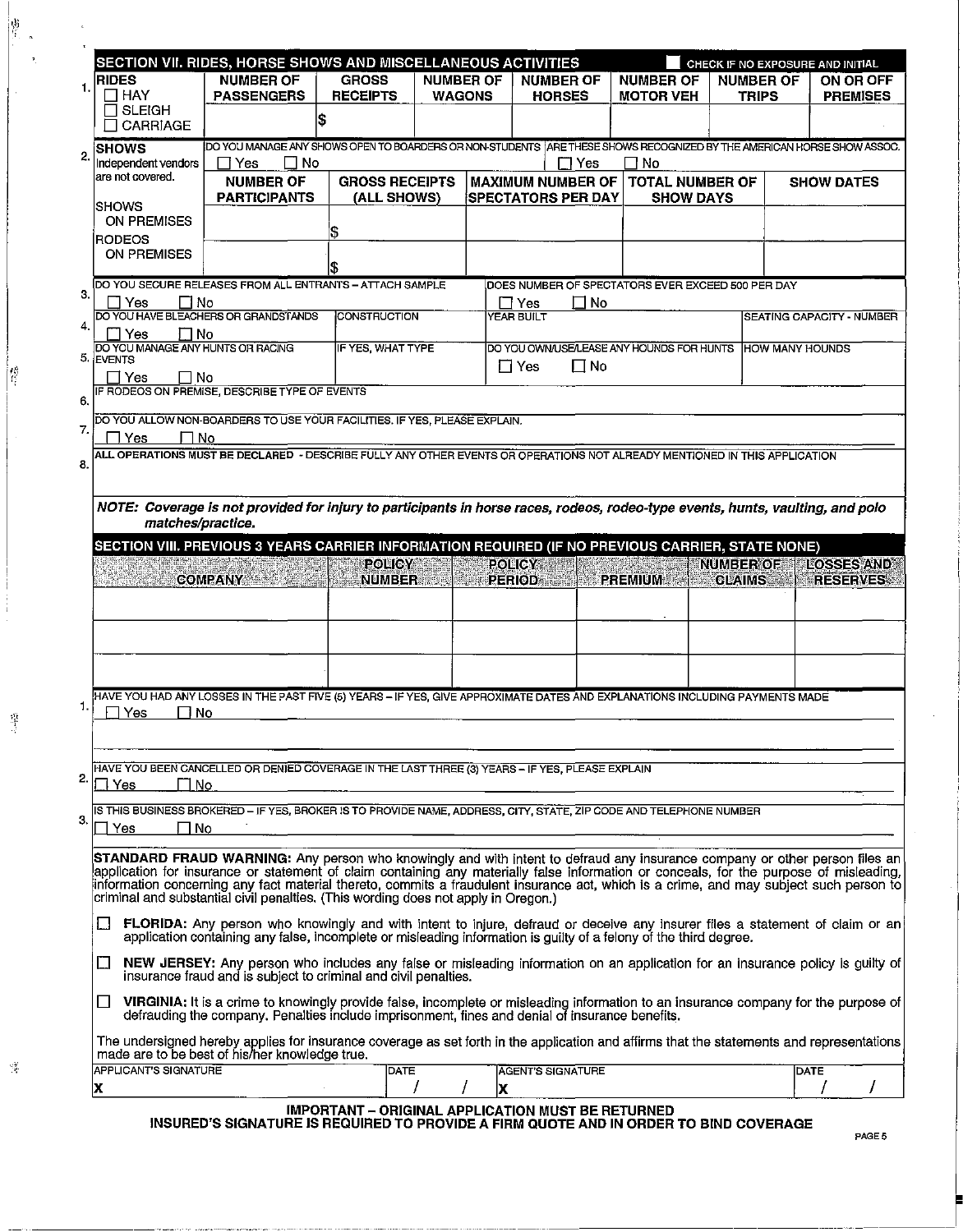|       | <b>Section IX. YOUR OPERATION</b>                                                                                          |                      |
|-------|----------------------------------------------------------------------------------------------------------------------------|----------------------|
|       | WHICH OF THE FOLLOWING DO YOU OFFER?                                                                                       |                      |
| 1.    | EAP<br>$\Box$ EAL $\Box$ OTHER (explain)                                                                                   |                      |
|       | Provide a brief overview of the operation.                                                                                 |                      |
|       |                                                                                                                            |                      |
|       |                                                                                                                            |                      |
| 2     | IS THERE ANY ACTIVITY TAKING PLACE IN THE SAME RING/ARENA AS THE EAP/EAL ACTIVITIES?                                       | l TYes∏ No           |
|       | IS THIS PART OF ANY SCHOOL CURRICULUM, RECREATIONAL CENTER, OR IN CONJUNCTION WITH A CITY OR COUNTY PROGRAM?               | ∐ Yes ⊡ No           |
| 3.    | lf so, describe:                                                                                                           |                      |
|       |                                                                                                                            |                      |
|       | IS THE PROGRAM ACCREDITED?                                                                                                 | $\Box$ Yes $\Box$ No |
|       |                                                                                                                            |                      |
| 5.    | HAVE YOU EVER CONTRIBUTED TO A CLAIM OR ACCIDENT OR FOUND NEGLIGENT IN ANY PAST EQUINE ACTIVITY?                           | ∐ Yes ⊟ No           |
|       | If yes, explain?                                                                                                           |                      |
|       |                                                                                                                            |                      |
|       | "Submit 3-year hard copy loss runs. Provide an explanation if loss history is not available.                               |                      |
| 6.    | DESCRIBE IN GENERAL THE DISABILITIES OF THE PARTICIPANTS.                                                                  |                      |
|       |                                                                                                                            |                      |
|       |                                                                                                                            |                      |
| 7.    | WHAT IS THE MINIMUM AGE GROUP ACCEPTED FOR THE PROGRAM?                                                                    |                      |
| 8.    | WHAT IS THE NUMBER OF HORSES AVAILABLE FOR EAP/EPL? ____________________________                                           |                      |
|       | WHAT IS THE MAXIMUM NUMBER OF HORSES USED AT ONE TIME?__________________________                                           |                      |
|       | DO YOU USE SIDE WALKERS? $\Box$ Yes $\Box$ No                                                                              |                      |
|       | If so, what is the ratio of staff to participants?<br>Staff Participants                                                   |                      |
| 9.    | WHAT IS THE AVERAGE NUMBER OF PARTICIPANTS PER SESSION? _________<br><u> 1990 - John Harry Barn, mars a</u>                |                      |
| 10.   | WHAT IS THE AVERAGE SESSION LENGTH? _                                                                                      |                      |
| 11,   | WHAT IS THE NUMBER OF SESSIONS PER YEAR? $\begin{array}{ c c }\hline \text{13.14}\text{ } & \text{2.13}\hline \end{array}$ |                      |
| 12.   | DO YOU HAVE WRITTEN EMERGENCY PROCEDURES? (Please attach copy)                                                             | $\Box$ Yes $\Box$ No |
| 13.   | DESCRIBE THE TRAINING PROGRAM FOR THE VOLUNTEERS/TRAINEES.                                                                 |                      |
|       |                                                                                                                            |                      |
|       |                                                                                                                            |                      |
| 14. I | DO YOU PROVIDE TRANSPORTATION FOR PARTICIPANTS?                                                                            | ⊡ Yes □ No           |
|       | If so, describe:                                                                                                           |                      |
| 15.   | DO YOU USE YOUR OWN VEHICLE OR EMPLOYEE VEHICLE?                                                                           |                      |
| 16.   | DO YOU ATTEND OFF PREMISES DEMONSTRATIONS WITH HORSES?                                                                     | $\Box$ Yes $\Box$ No |
|       | If so, describe:                                                                                                           |                      |
|       |                                                                                                                            |                      |
| 17.   | Do you hold<br>Clinics<br>Exhibitions<br>Camps<br>Demonstrations                                                           |                      |
|       | Fundraisers<br>Other activities for non-students<br>None                                                                   |                      |
| 18.   | ARE YOU A NOT-FOR-PROFIT ORGANIZATION?                                                                                     | $\Box$ Yes $\Box$ No |
| 19.   | DO YOU HAVE A WEB SITE?                                                                                                    | $\Box$ Yes $\Box$ No |
|       | Address?                                                                                                                   |                      |
|       |                                                                                                                            |                      |

ومساجر مستحدثين سيرين

 $\frac{1}{2}$ 

 $\left\{\right\}$ 

 $\mathcal{V}$ 

 $\frac{1}{3} \frac{3}{3}$ 

 $\bar{u}$ 

PAGE 6

 $\bar{z}$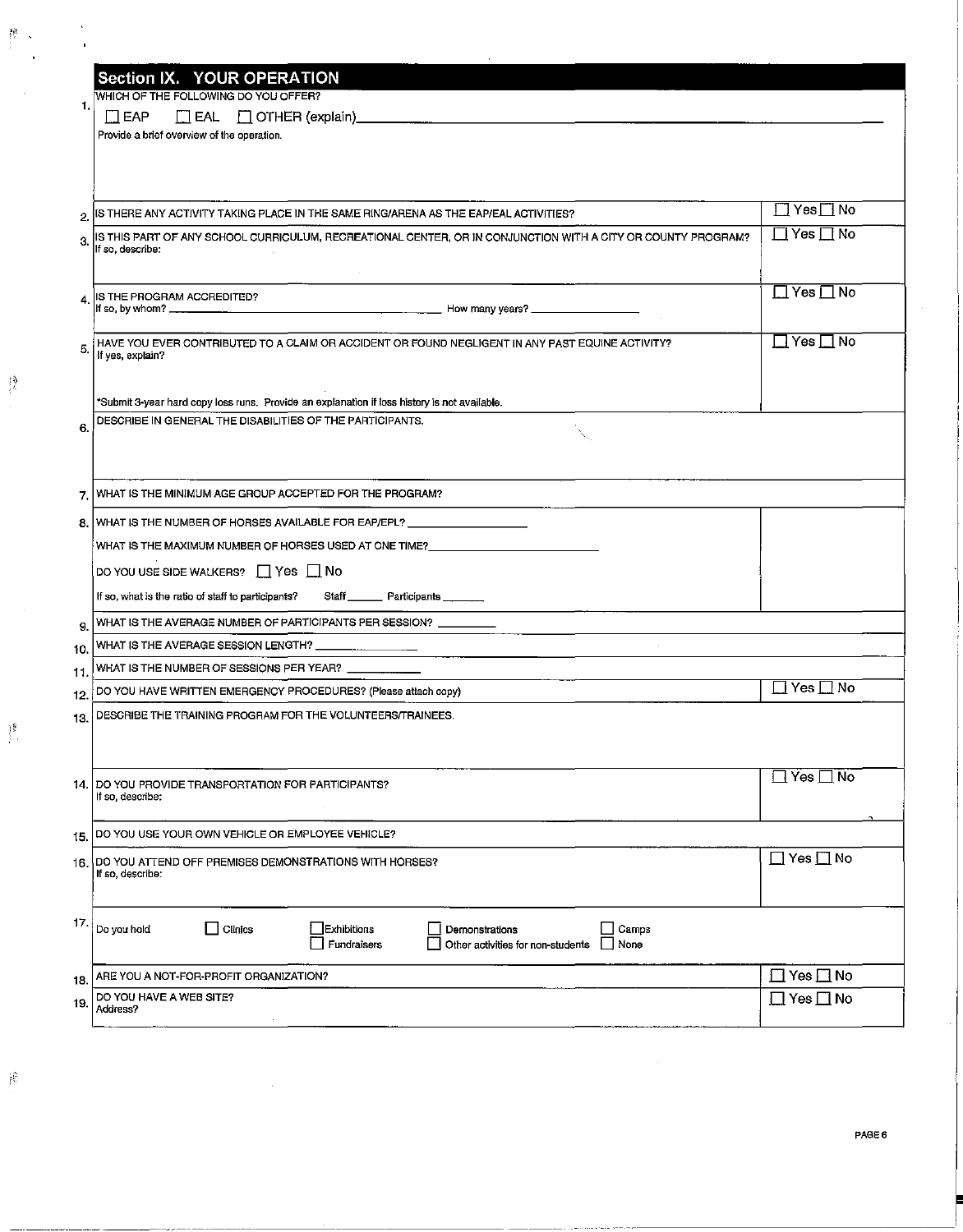## SECTION X. YOUR EXPERIENCE

20. WHAT IS YOUR EXPERIENCE IN THESE OPERATIONS?

### list all personnel including instructors, employees, trainees, volunteers & therapists to date. 21 (update annually) (ContInue on blank paper if needed)

|  | Name                                                                                                                             | Experience<br>Level | # Years<br>Employed by<br>Insured | Certified? If<br>so, by whom | <b>Duties</b> | Background<br>Check<br>Complete<br>Y/N |
|--|----------------------------------------------------------------------------------------------------------------------------------|---------------------|-----------------------------------|------------------------------|---------------|----------------------------------------|
|  |                                                                                                                                  |                     |                                   |                              |               |                                        |
|  |                                                                                                                                  |                     |                                   |                              |               |                                        |
|  | 22. HAS ANY INSTRUCTOR, EMPLOYEE, TRAINEE, VOLUNTEER OR THERAPIST HAD ANY HISTORY OF VIOLENCE OR CRIMINAL<br><b>ICONVICTION?</b> |                     |                                   |                              |               | $Yes \Box No$                          |

24. ACTIVITY LISTING:

| <b>Name</b> | <b>Props Used</b> | <b>Experience with Activity</b> |
|-------------|-------------------|---------------------------------|
|             |                   |                                 |
|             |                   |                                 |
|             |                   |                                 |
|             |                   |                                 |
|             |                   |                                 |
|             |                   |                                 |

 $\frac{1}{2}$ 

 $\tilde{\phi}$ 

 $\mathcal{V}$ 

---------"-------,,------

HAS ANY HORSE EVER SHOWN AGGRESSIVE BEHAVIOR OR CAUSED OR CONTRIBUTED TO BODILY INJURY OR PROPERTY **DYes** No If yes, explain.

26. DESCRIBE THE EQUIPMENT OR PROPS USED IN THE PROGRAM:

PAGE 7

 $\overline{\phantom{a}}$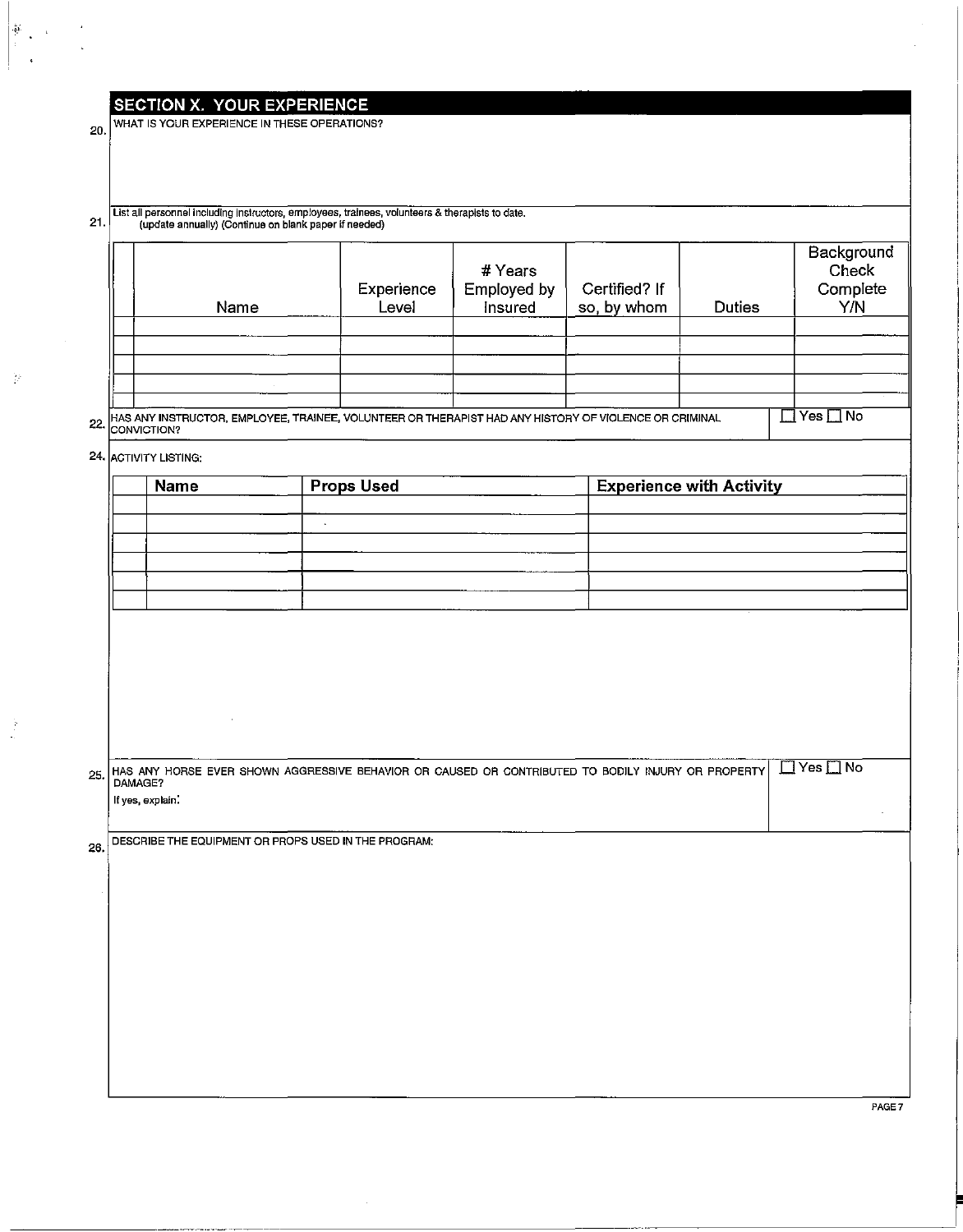| You may use this page to supplement your application with any additional information. |  |
|---------------------------------------------------------------------------------------|--|
|---------------------------------------------------------------------------------------|--|

 $\tilde{\mathcal{F}}$  $\ddot{\phantom{a}}$ 

ığ.

Ķ,

ý.

 $\sim$  $\sim$   $\sim$ THANKYOUI **PAGES** 

 $\bar{a}$